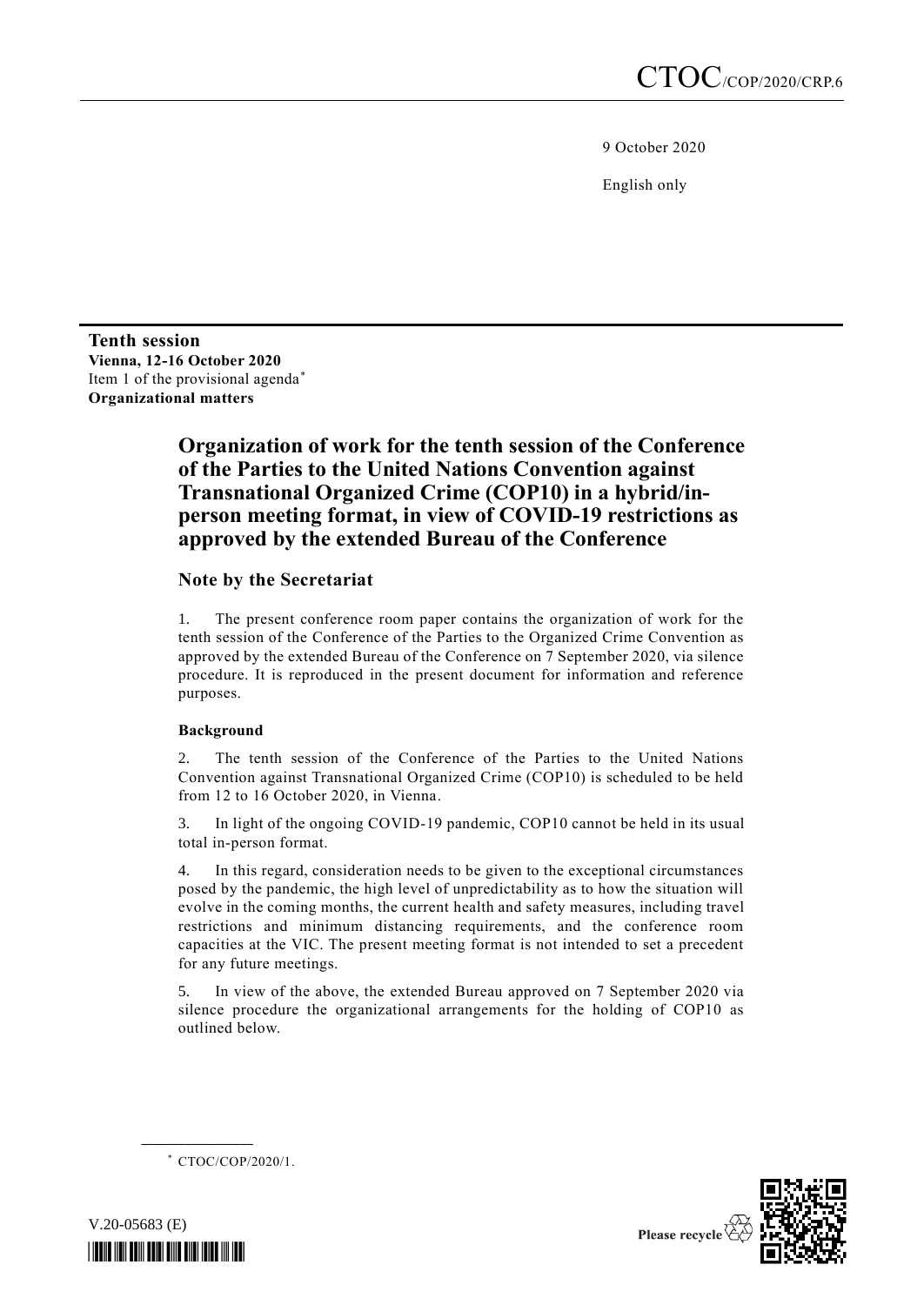# **Hybrid/in-person meeting format**

## **A. Room size and seats available**

6. Based on the minimum distancing requirements and the available rooms in the M Building of the VIC, four conference rooms will be joined in order to physically accommodate delegates as outlined below.

7. With this 4-room combination, there will be sufficient space to accommodate a maximum of two delegates per State party, signatories and non-signatories, and one delegate per intergovernmental organization and non-governmental organization as there would be  $228<sup>1</sup>$  seats at the tables and  $228$  behind (advisor seat). This calculation is based on the number of delegations participating in the last sessions of the Conference which was lower than 200.

8. If the number of registered delegates to be physically present is higher than the number indicated above, then physical presence of intergovernmental organization and non-governmental organization will not be feasible.<sup>2</sup> To enable this registration process, the Secretariat will set an earlier deadline for the registration of delegates who wish to be physically present during the meetings and send out a Note Verbale in this regard.

9. All other participants will join remotely via an online interpretation platform.

10. The physical presence will be on a voluntary basis. Delegations will be kindly requested to carefully consider the health and safety requirements when deciding about the number of delegates to be physically present during the meetings of COP10. Delegates who are physically present at the meetings will be requested to adhere to any additionally required health and safety measures as communicated before the meetings (e.g. wearing of masks when entering the VIC).

# **B. Interpretation**

11. In accordance with rules 34 and 35 of the Rules of Procedure of the Conference, interpretation into the six official and working languages of the Conference will be provided through an online interpretation platform, e.g. Interprefy, which will enable the above-mentioned remote participation.

# **C. Speakers**

**\_\_\_\_\_\_\_\_\_\_\_\_\_\_\_\_\_\_**

12. The interpretation platform allows for an overall number of 300 speaker links and additional listener links. Owing to this limitation, two speaker links will be available to each delegation of a State party, signatory and non-signatory and one speaker link to each delegation of an intergovernmental organization and nongovernmental organization. (This is independent of the delegates physically present in the meeting room).

13. This calculation is based on the number of registered delegations at COP8 and COP9. The remaining members of each delegation would receive listening links (without the possibility to speak). The speakers and listening slots are linked to the individual emails of the registered participants.

14. If the number of delegates participating in COP10 would result in a total of more than 300 speakers, the number of speaker links per delegation will be reduced to one.

<sup>&</sup>lt;sup>1</sup> 228 is the updated number after a test of the conference room set-up.

<sup>2</sup> However, remote participation through an online interpretation platform will be available as outlined below.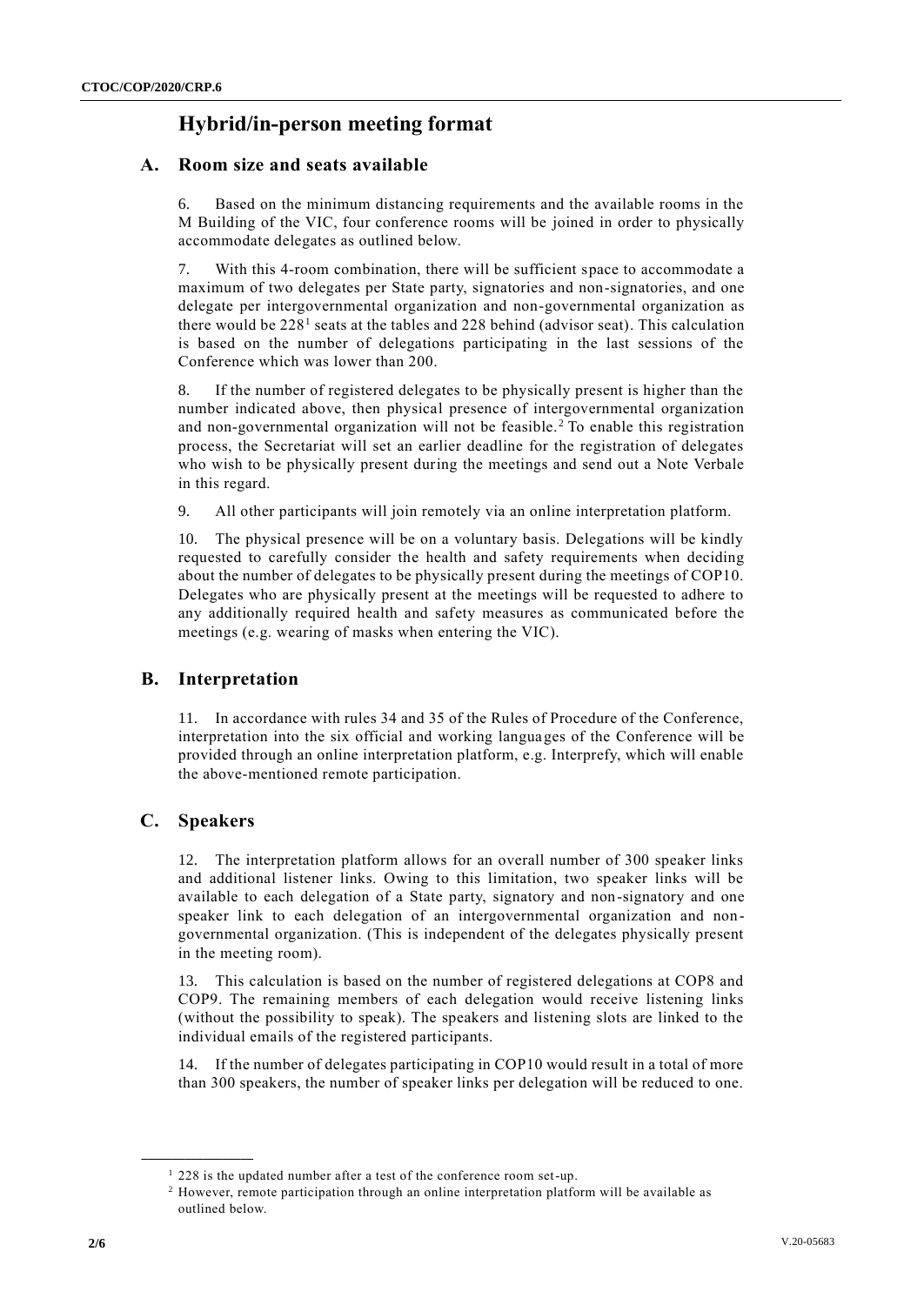#### **D. Reduced meeting times and proposed schedule of meetings**

15. Due to the hybrid format of the meeting, each morning and afternoon segment will need to be reduced from 3 to 2 hours. This means the combined meeting time of COP10 will be 20 hours, instead of 30 hours.

16. Morning meetings will be held from 12 pm to 2 pm and afternoon meetings from 4 pm to 6 pm, local time Vienna. These times aim to accommodate remote participation of countries in the Asia Pacific region in the morning meetings and of countries in the Latin American region in the afternoon meetings.

## **E. Informal consultations on Conference resolutions/decisions**

17. In accordance with Conference decision 6/3, the firm deadline for the submission of draft resolutions for consideration at the tenth session of the Conference would be Monday, 28 September 2020. However, States are urged to submit draft resolutions as early as possible to facilitate the consensus building process prior to COP10. Without setting any precedent for future sessions, the deadline is therefore exceptionally moved to Monday, 21 September 2020.

18. Also in accordance with decision 6/3, informal pre-session consultations, without interpretation, will be held on Friday, 9 October 2020. The consultations will take place in the plenary room of COP10 and will therefore also accommo date two delegates per State party, signatories and non-signatories. Remote participation could be accommodated (hybrid/in-person meeting format), but without interpretation, via MS Teams. The Secretariat will support the informal pre-session consultations.

19. During COP10, States parties intending to table draft resolutions/decision will be responsible for the organization of the informal consultations as per usual practice. The Secretariat will support the informals as much as possible within its means.

20. To accommodate a large number of delegates, the plenary room of the Conference could be used for informal consultations when the COP is not in session (for instance in the morning or during lunch break). Conference room BR-A would also be available for separate informals. In addition, other smaller rooms could be utilized in case of need but only for informal consultations involving a limited number of participants to be physically present.

21. Also in light of the exceptional circumstances due to the COVID-19 pandemic, States parties intending to table draft resolutions are encouraged to submit them as early as possible and to consider starting informal consultations in advance of the session. The Secretariat will support the informals as much as possible within its means. States parties which table resolutions are encouraged to coordinate among themselves and with the Secretariat on the schedule of informal consultations, in order to avoid, as much as possible, overlaps.

# **F. Committee of the Whole**

22. The Conference of the Parties to UNTOC, in its decision 5/2, established a Committee of the Whole to, inter alia, consider specific items of the agenda, as requested by the Conference, and submit its comments and recommendations, including draft resolutions and draft decisions, to the Conference for consideration.

23. Time for the consideration of draft resolutions and draft decisions by the Committee of the Whole will be required to discuss any resolutions which will be tabled.

24. As the Plenary will need to be suspended for the purpose of convening the Committee of the Whole (as per established practice), deliberations under other agenda items will need to be reduced as much as possible. It is therefore recommended that under agenda items 2–8, each State party and other speakers take the floor no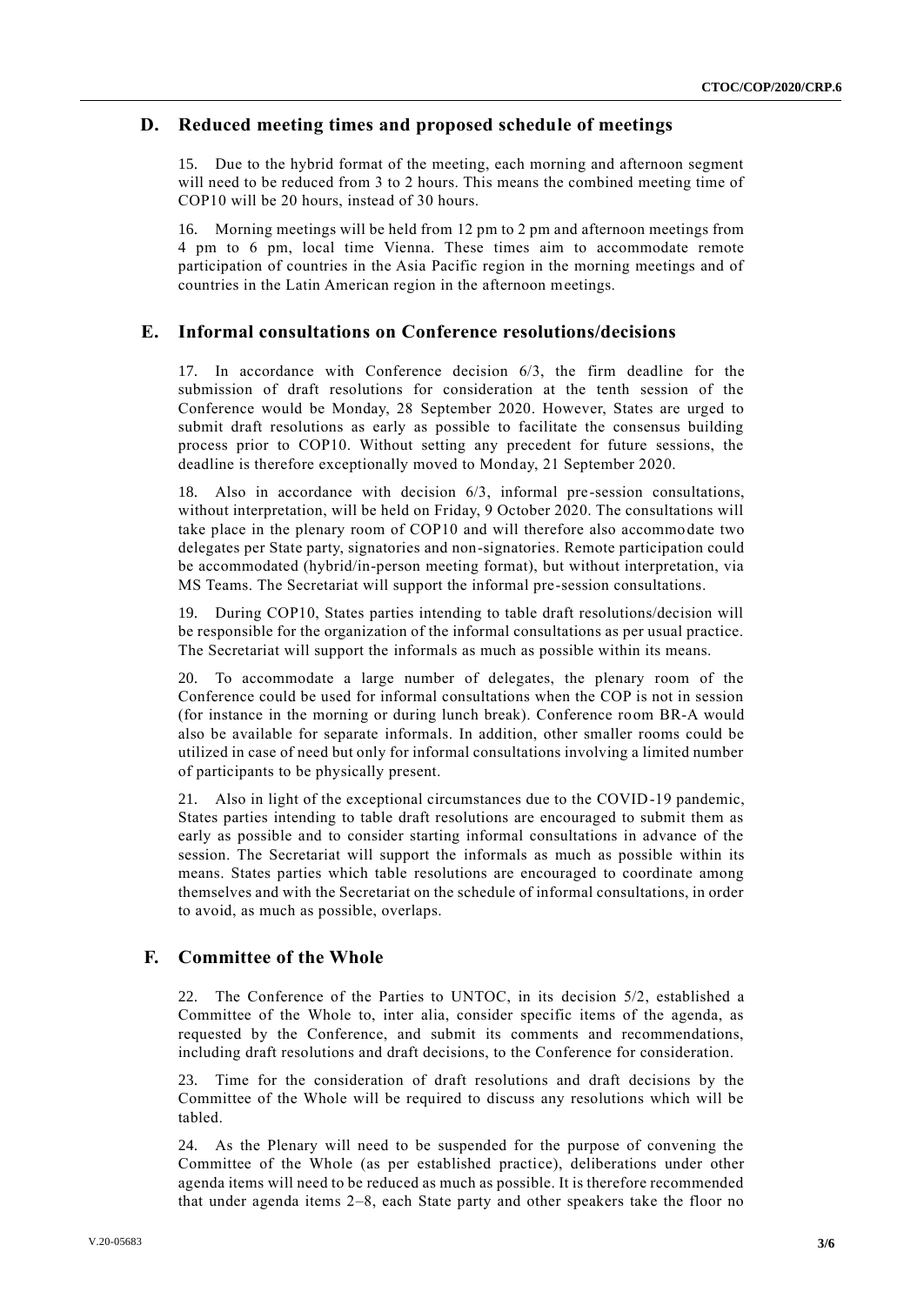more than once per agenda item, if possible, and that such interventions be limited strictly to a maximum of three minutes each. This means a maximum of one intervention per agenda item should be considered. Statements can also be uploaded on the website of the COP upon request.

25. The Committee of the Whole (CoW) would therefore be allotted six hours. The CoW would allow for remote participation via Interprefy. Please refer to the proposed amended timeline at the end of this document under organization of work.

## **G. Opening session**

26. The organization of the opening session for COP10 was approved by the extended Bureau on 12 June 2020. However, in light of the ongoing health crisis, some modifications are required.

27. As approved by the extended Bureau, at the opening session, time will be allowed for opening statements by the outgoing President (who also presides over the election of the President and other Bureau members of the following session), the incoming President, and the Executive Director of UNODC (and any high-level speakers such as a Head of State, as applicable). Those statements will be made from the podium or through a remote speaker link, as applicable.

28. Also as approved by the extended Bureau, opening statements can be made by the Chairs of Regional Groups. However, those will need to be made from the floor and not as previously agreed from the lectern next to the podium, due to health and safety considerations. Alternatively, those statements would be made through a remote speaker link, as applicable.

29. Given the overall reduction of interpretation time for COP10, a strict time limit of 5 minutes will be allotted to each speaker during the opening session.

# **H. Reduced item 1 (f), entitled "General discussion"**

30. The provisional agenda of the Conference allows time for other statements under sub-item 1 (f), entitled "General discussion". Due to the high number of statements which are normally made by delegations under this agenda item, it regularly ends in the afternoon of day 2. At COP9, for example, agenda item 1 (f) closed on Tuesday afternoon. This means that agenda item 1, including its sub-items, required a total of 10 hours of meeting time. This scenario will not be feasible at COP10, given the reduced interpretation time available.

31. Due to the exceptional circumstances posed by the COVID-19 pandemic, limitations on this item will be required to allow for time for meetings of the Committee of the Whole as outlined above. The time for statements is thus strictl y limited to three minutes, per past practice. The statements would be made from the floor (or via the interpretation platform). Delegations could also use the option of sending pre-recorded videos (also limited to 3 minutes) of their statements for the "General discussion". These video statements must be submitted to the Secretariat by Monday, 5 October 2020 at the latest. The delegate delivering the video statement will need to be a registered participant. Statements can also be uploaded on the website of the COP upon request.

#### **I. Registration**

32. Each delegation is requested to clearly inform the Secretariat which delegates would be physically present at COP10, which delegates would receive the speaker links on Interprefy and which the listener links.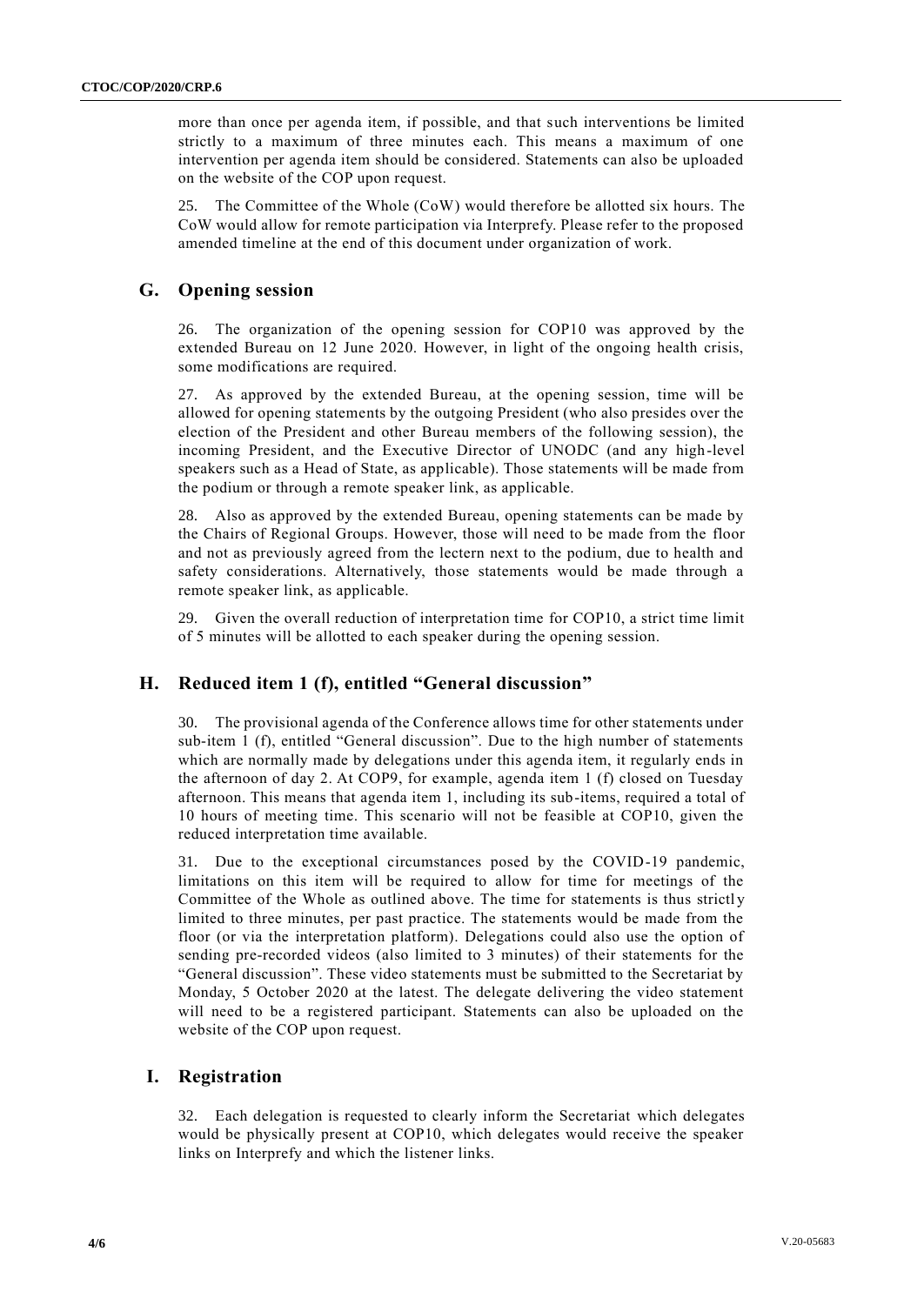#### **J. Documentation**

33. In its efforts to reduce expenditure and limit environmental impact, the Secretariat has started to increase digitization of conference materials and publications. This practice will be continued in this meeting format. Pre -session documents of the meetings will be issued electronically.

34. In-session documentation (i.e. the parts of the report for adoption) will also be made available in paper form to delegates who are physically present. In addition, it will be made available electronically and will be shared through the Official Documentation System (ODS), with the link provided on the interpretation platform during the meeting. The revised organizational arrangements and schedule of work of the meeting will be reflected in the final report of the meeting.

#### **K. Adoption of resolutions/decisions and the report of the meeting**

35. Given that all States parties, signatories and non-signatories will have the equal possibility of physically attending COP10, COP will adopt resolutions and decisions, as well as the report on its meeting, in-session and as per usual practice.

36. The only change in this regard, in view of the reduced number of hours, is that the summary of deliberations will be a summary of deliberations by the Rapporteur of the Conference. It will be prepared post-session and will not be the subject of negotiations. The report of the meeting will clearly indicate that the summary is not negotiated and not adopted by the Conference, and that it is a summary by the Rapporteur.

#### **L. Side Events**

37. As agreed by the extended Bureau of the Conference, all side events will be held in a virtual format.

38. After the application period has expired (14 August), the COP Secretariat will prepare a programme of side events, subject to the approval of the executive management of UNODC and the endorsement of the extended Bureau of the Conference.

39. The final programme of side events will be communicated one month prior to the first day of the Conference. It will also be circulated electronically to all Permanent Missions and will be available on the Conference website shortly before the tenth session.

40. The organizers of the side events will be responsible for choosing the application/platform to be used for the event (e.g. MS Teams, Webex), setting up the event, granting access and organizing it. The Secretariat can provide information and advice on how to do this, upon request.

#### **M. Exhibitions**

41. No exhibitions will be held on the VIC premises during COP10, as agreed by the extended Bureau of the Conference.